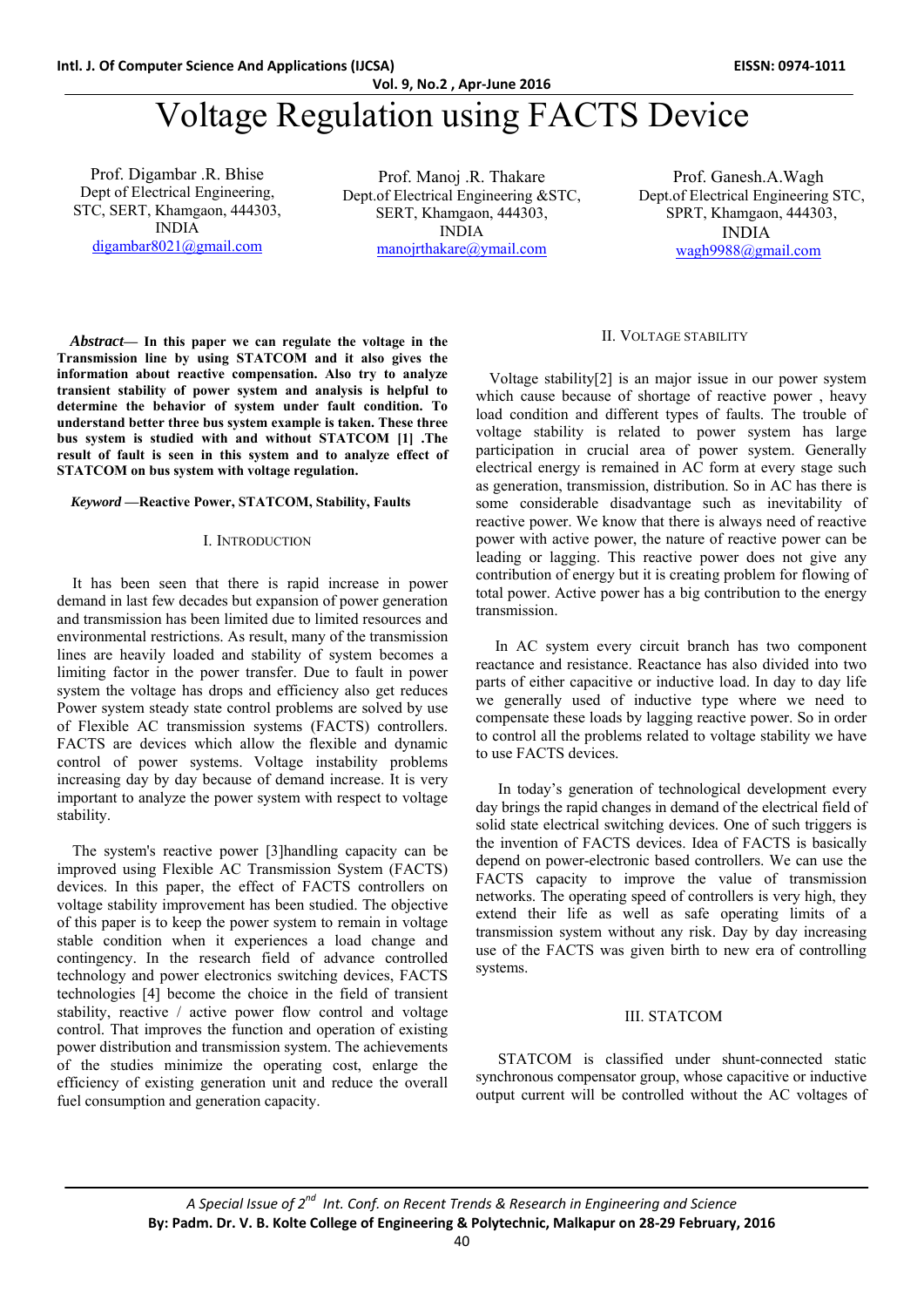## **Intl. J. Of Computer Science And Applications (IJCSA) EISSN: 0974‐1011**

system. FACTS controller is used for compensation of reactive power of system but economical point of view STATCOM is better than that of other FACTS controller because of their improvement in voltage stability and at the same time this can compensate the reactive power such as SVC and at the same time it will overcome the technical limitations of SVC such as less transient stability. The STATCOM controller composed of a solid-state voltage source converter with transformer or GTO (Gate Turn- Off) Thyristor switches, other high performance semi-conductor switches and a DC capacitor. In power system, the shunt converter of transformer and solid-state voltage source converter is connected in parallel.

Thyristor devices over the past decade improve the power handling capabilities of GTO which lead to the development of utilizing electronic switching converter technology for manufacturing of controllable reactive power sources. Additionally, these technologies is more advantageous in terms of performance and space reductions. It based on the switching converter technology the solid-state shunt reactive compensation equipment is designed which will be enable by GTOs.



Figure 1.Simulink model without STATCOM

In Figure 1 power plant 1 and power plant 2 was connected by 3 phase transmission line, where bus1 bus2 and bus3 are connected in between this two power plant. L1 is the length of transmission line which is present between B1 and B2 and L2 is the l length of transmission line which is present between B2 and B3.load of 1500 MW is connected between B1 and B2 and load connected between B2 and B3 is of 5000MW



Figure 2: Simulink model with STATCOM

 In Figure 2 we connect the STATCOM between B1 and B2 to improve the voltage of system as well as reactive power and remaining arrangement is keep same as that of Figure 1. STATCOM connected here will absorb the reactive power when it is present in excess and in case of shortage of reactive power will provide the same to transmission line.

#### IV. EXPERIMENTAL RESULTS

In this section, we give a results of experiments carried out on a MATLAB simulink platform with windows 7 as an operating System. We plot the voltage of BUS1 BUS2 and BUS3 respectively in Figure 3 without STATCOM. At the same time in Figure 4 we plot the voltages of BUS1 BUS2 and BUS3 when we connected the STATCOM between B1 and B2.

 **Table 1:** Voltage at BUS B1, B2 & B3 without STATCOM.

| Time           | Voltage of | Voltage of       | Voltage of |
|----------------|------------|------------------|------------|
| (sec)          | BUS1       | BUS <sub>2</sub> | BUS3       |
| 0.5            | 0.967      | 0.92             | 0.891      |
|                | 0.956      | 0.923            | 0.902      |
| 1.5            | 0.935      | 0.937            | 0.933      |
| $\overline{2}$ | 0.925      | 0.936            | 0.94       |
| 2.5            | 0.942      | 0.947            | 0.944      |
| 3              | 0.952      | 0.953            | 0.948      |
| 3.5            | 0.957      | 0.959            | 0.956      |
|                | 0.963      | 0.966            | 0.963      |